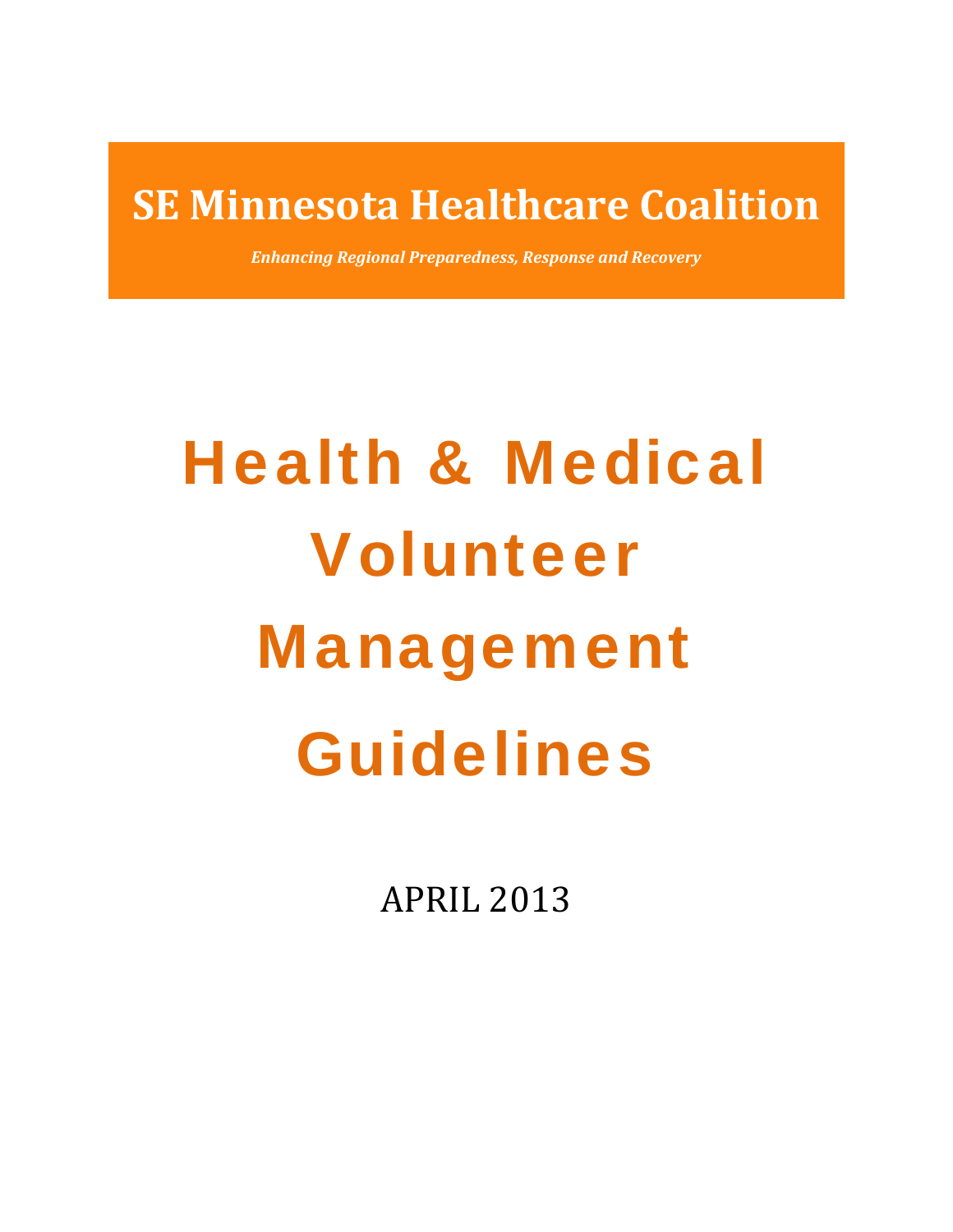# **TABLE OF CONTENTS**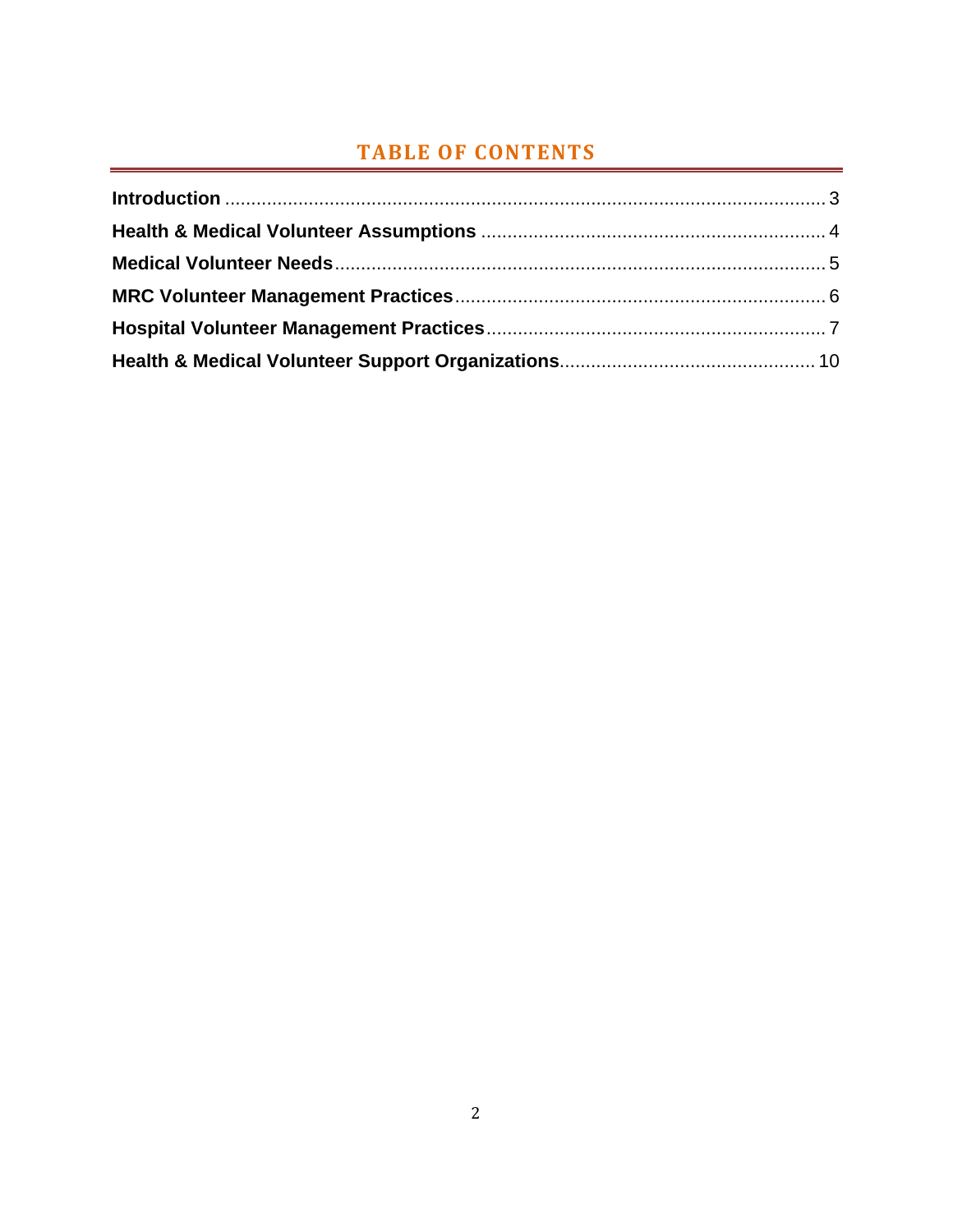# **INTRODUCTION**

The Healthcare Coalition consists of organizations with responsibilities to mitigate the likelihood of a hazard negatively impacting the ability of a healthcare system to provide services and to prepare for, respond to, recover from consequences of a disaster to the healthcare system. The purpose of the SEMN Healthcare Coalition is to facilitate preparedness to assist communities with building a Health and Medical Services (Emergency Support Function 8/ESF8) Capability to respond to and recover from disasters.

The following groups are represented as part of the SE Healthcare Coalition:

- **Hospitals**
- **Local Public Health**
- **Emergency Management**
- **Emergency Medical Services Regulatory Board (EMSRB)**
- **South East Emergency Medical Services (SE EMS)**
- **Long Term Care Facilities**
- Specialty Services such as(e.g. dialysis centers, hospice centers, American Red Cross)

Healthcare coalition partners will carry out health and medical response and recovery activities within the parameters of statutory authority, jurisdictional Emergency Operations Plans and as defined in operational support compacts, mutual aid agreements, and memoranda of understanding or other operational agreements.

**This document outlines the SEMN Healthcare Coalition Volunteer Management Guidelines; information should be integrated within organizational and community operational documents as applicable.** 

**The scope of these guidelines does not include emerging and general volunteer management, which is addressed and carried out in accordance with local Emergency Operations Plans.** 

**The scope of these guidelines does not include staff sharing between hospitals, which is addressed and carried out in accordance with the Hospital Disaster Preparedness & Response Compact.**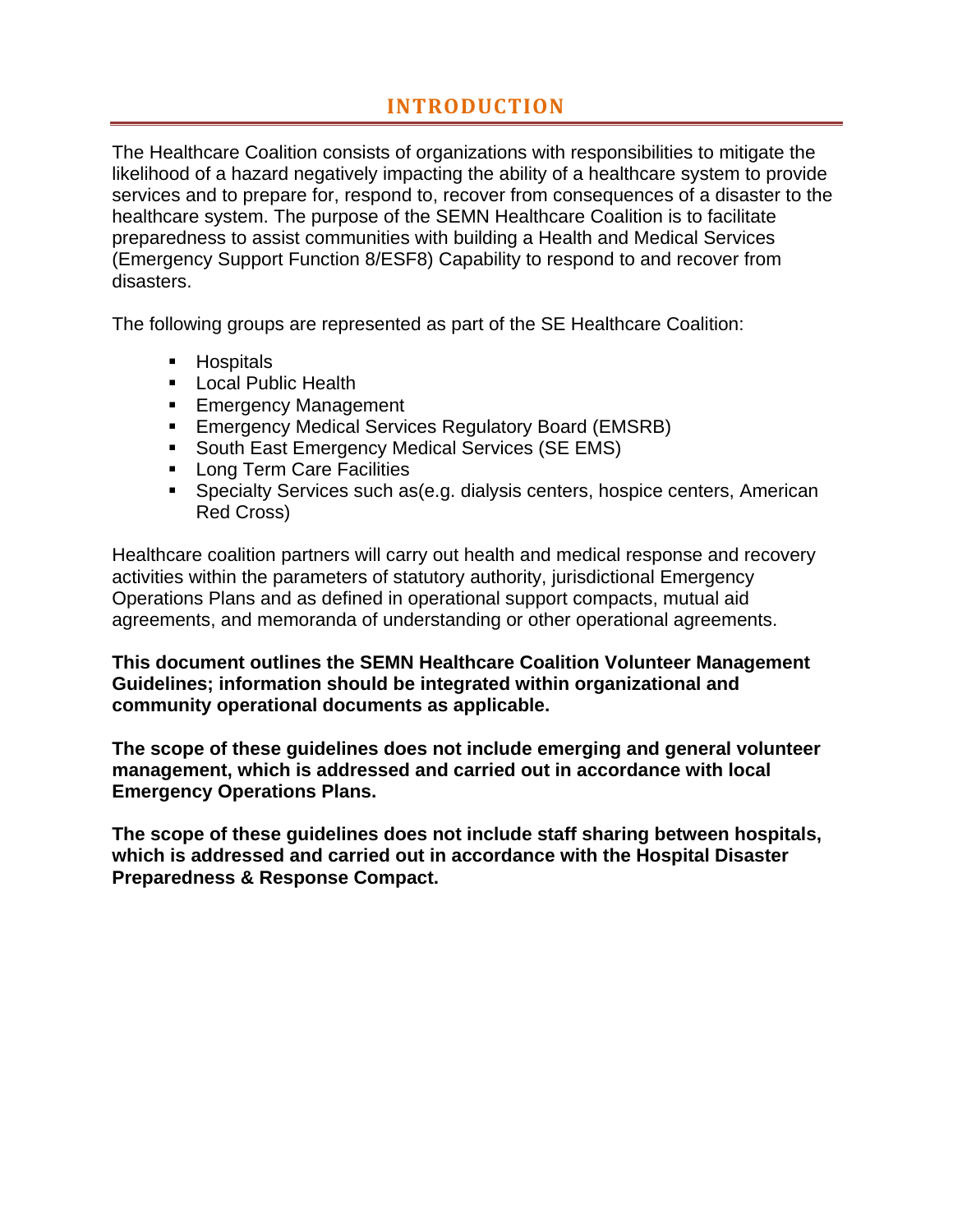### **HEALTH & MEDICAL VOLUNTEER ASSUMPTIONS**

The following assumptions form the basis of health volunteer planning in SE Minnesota.

- For community-based activities, southeast Minnesota regional volunteer management assumptions are developed for scenarios in which Medical Reserve Corps (MRC) resources are shared among the following entities:
	- Dodge County
	- Fillmore County
	- Freeborn County
	- Goodhue County
	- Houston County
	- Mower County
	- Olmsted County
	- Rice County
	- Steele County
	- Wabasha County
	- Winona County
- MRC management occurs at the local level and in accordance with mutual aid agreements and supporting operational plans. County mutual aid support is outline in the South East Region Counties / Region 1 Counties Mutual Aid Agreement.
	- Each MRC unit has an Administrator with regional administration rights ("MRC Administrator") so that one county can assist another, If needed the Minnesota Department of Health State Volunteer Coordinator can be an administrator for volunteers as a back-up.
	- "MRC Administrator" is defined as the person with regional administrative rights on MNResponds. This person may also be known for other purposes as the MRC Coordinator, MRC Director, MRC Point of Contact, MRC Unit Coordinator, etc.
	- The needs of the local MRC unit are first priority for deployment.
	- Oriented MRC volunteers will be first priority for deployment, registered, but not oriented volunteers will be deployed at the discretion of the requesting facility/agency.
	- MRC volunteers placed in leadership roles shall have participated in additional training as defined by the individual MRC unit.
	- MRC volunteers are not authorized to offer services as a MRC volunteer without a specific request by the MRC Administrator to fill an assigned MRC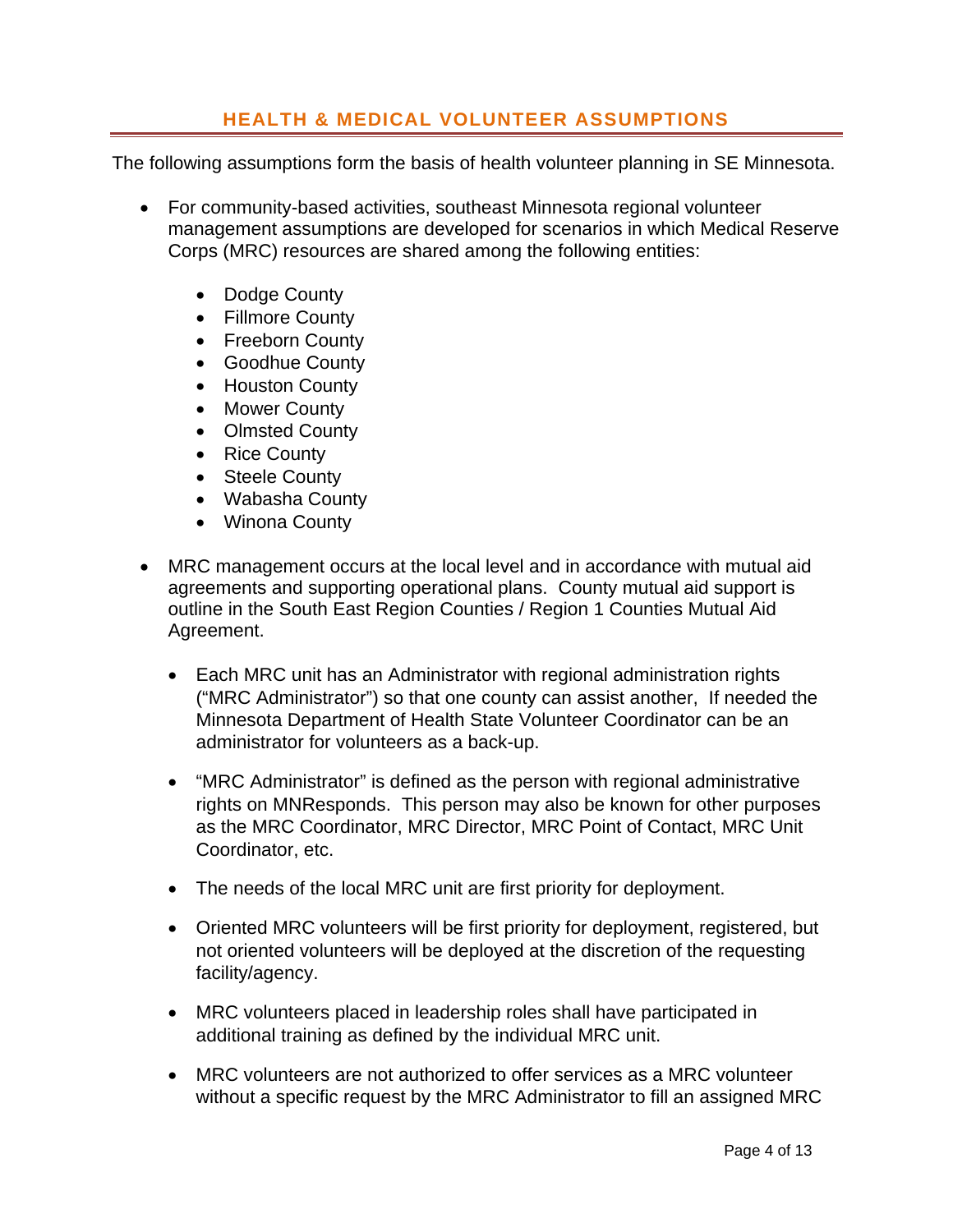job. Individuals providing services that are not part of a MRC request would not be sponsored by the MRC, and would not be eligible for indemnification, liability, or worker's compensation coverage available through participation in the MRC.

- MRC volunteers have the right to decline activation for any reason.
- Hospitals providing staff to support other hospitals under the Hospital Disaster Preparedness & Response Compact is not considered a volunteer activity. Staff sharing will occur in accordance with procedures outlined in the Compact.
- For cross-state volunteer or hospital staff sharing, an EMAC request through the Governor's Office must be made.
- Information from Minnesota's Advanced Registration of Volunteer Health Professionals (ESAR-VHP), **MNResponds**, is available during an event.
- There is no operational regional structure that centrally controls or coordinates MRC or other volunteer activities; however, coordination should occur through the local Emergency Operations Center. The SEMN Health-Multi Agency Coordination Center (MACC) may be available to support information sharing/management during an event.
- Volunteer management organizations manage volunteer programs to update procedures and to provide education and training to expand volunteer skills and competencies.

## **MEDICAL VOLUNTEER NEEDS**

#### **Based on the following data and assumptions, the SEMN Healthcare Coalition has determined there is no scenario that would require medical volunteer support within hospitals in southeast Minnesota.**

- Considering the top hospital hazards across the region, the following scenarios would not require medical staff, volunteer or through the Hospital Compact, to support hospital disaster response operations:
	- o Mass Casualty Incident (Trauma)
	- o Information System Failure
	- o Severe Weather
	- o Severe Winter Weather
	- o HazMat
	- o Utility Failure
	- o Building/Structural Collapse
	- o Flood
	- o Loss/Shortage of Fuel
	- o Missing Person
- Considering the top regional hazards, the following scenario could necessitate additional medical personnel to support hospital disaster response operations.
	- o Medical Surge/Infectious Disease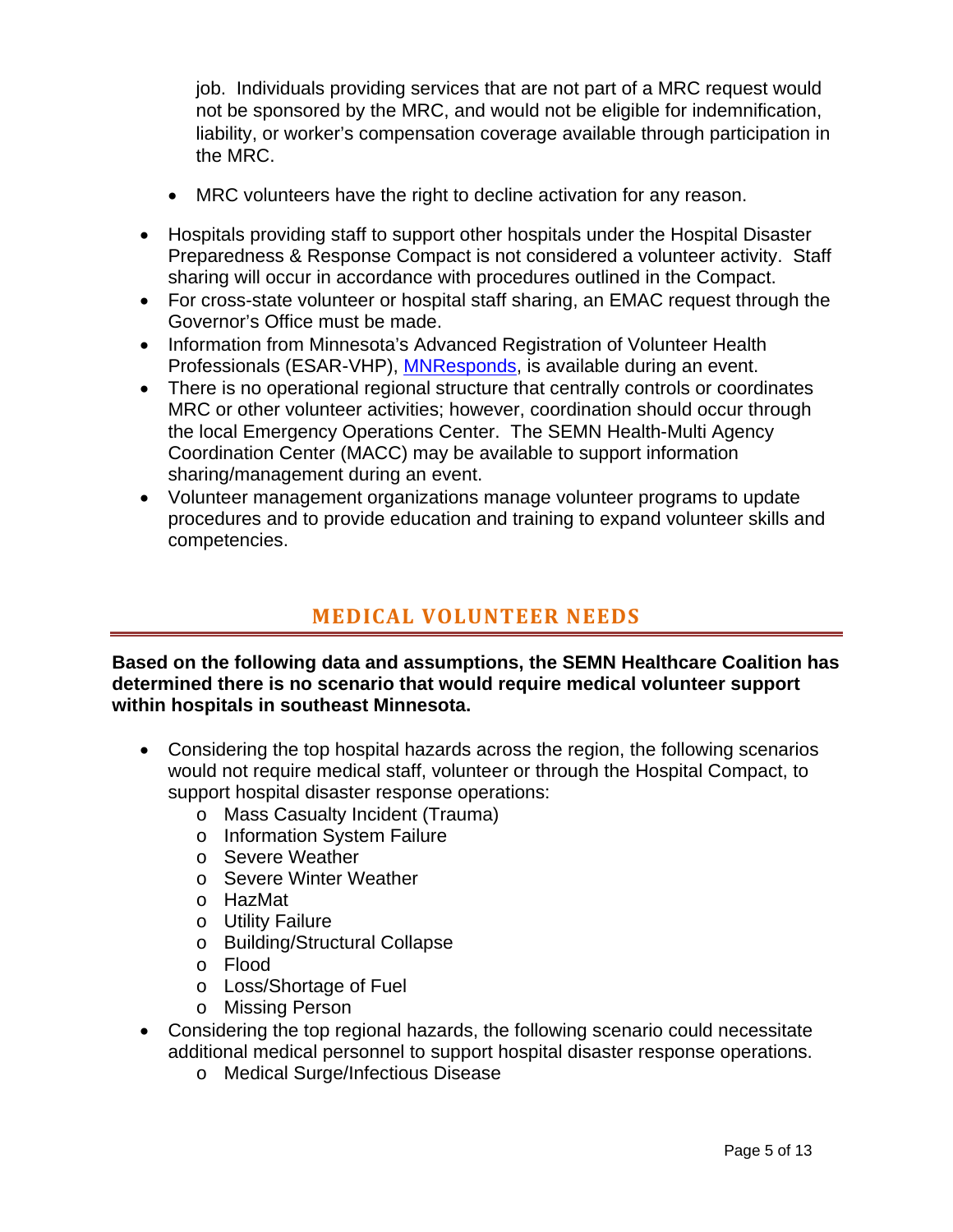- The Southeast Minnesota region is better suited than many locales to withstand a substantive pandemic because of its lower than average hospital occupancy rates.
	- o The region may be characterized as having an abundance of capacity relative to many other regions in the country even before surge capacity actions are implemented. .
- Medical staff availability is not the limiting factor for hospital disaster response/medical surge operations.
	- o SEMN Healthcare Coalition hospitals have bed availability, and staff to support patient care, for a 1918 influenza scenario.
- Medical staff sufficient to meet anticipated hospital staffing needs based on a severe influenza pandemic is available through the Hospital Disaster Preparedness & Response Compact.
- Medical staff sufficient to meet anticipated alternate care site staffing needs based on a severe influenza pandemic is available through the Hospital Disaster Preparedness & Response Compact.

# **MRC VOLUNTEER MANAGEMENT PRACTICES**

Southeast Regional MRC deployment planning is as follows:

- Each County MRC Administrator will be responsible to screen volunteers (which may include verifying licenses, checking credentials, and administering background checks), to enroll MRC volunteers, and to assure that volunteers receive the necessary training in accordance with policies and/or procedures.
- The MRC Administrator shall coordinate notification, activation and deployment procedures with the Minnesota Department of Health, as deemed appropriate.
- Each MRC Unit will notify, activate and deploy its own MRC volunteers, regardless of whether they are deploying within their own jurisdiction or to assist other jurisdictions. In the event an MRC Unit needs assistance (to notify, activate or deploy their volunteers), they may request assistance from another SE MRC Administrator or the Minnesota Department of Health State Volunteer Coordinator.
- MRC volunteers from other MRC units will be considered the responsibility of the **requesting** entity for purposes of liability and worker's compensation.
- Requests for MRC volunteers within the Southeast region shall be routed through the local Emergency Manager/EOC **from** a Public Health Administrator or designee; Incident Commanders or other designees; or EOC (Requesting Party), **to** a Public Health Administrator or designee; or EOC (Responding Party).
- Confirmation for request shall be in writing and include the following:
	- o Nature of event and response
	- o Number and type of MRC volunteers requested
	- o Specific deployment information including location, hours, and incident command structure
	- o Planned just-in-time training
	- o Expected duration of deployment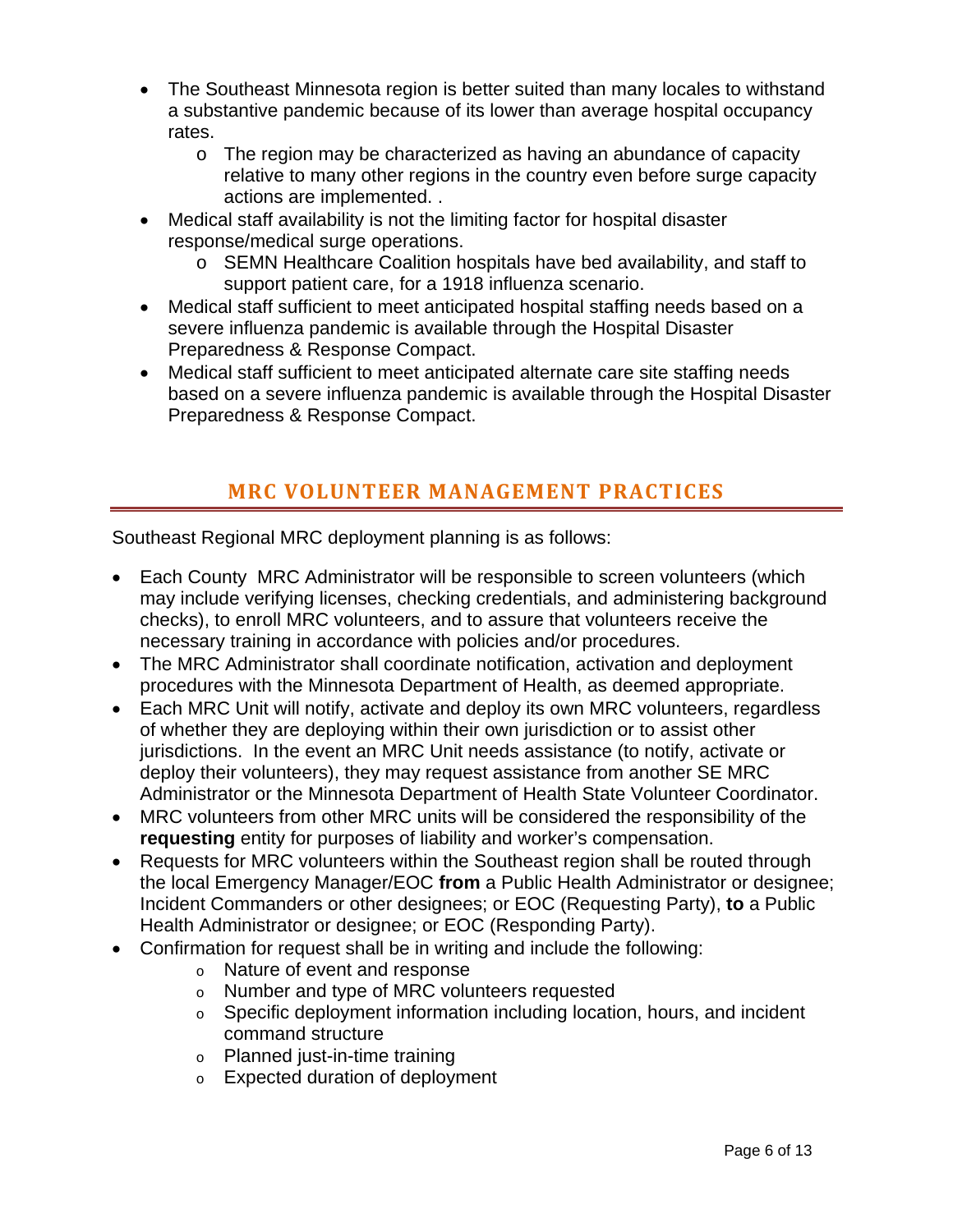- Once a preliminary request has been approved, the Responding Party/ies, within a reasonable period of time, shall provide the Requesting Party with a written confirmation of assistance including details regarding available personnel.
- The Responding Party shall make allocation decisions regarding their MRC resources. The needs of each Responding Party are the first priority for their MRC resources. If there are not enough MRC volunteers to meet the needs of all Requesting Parties, the involved Public Health Administrator or designee and/or Incident Commanders or other designee at the County EOC as part of the planning section, shall confer to determine how available resources should be allocated.
- The Requesting Party is responsible for volunteer just-in-time training, supervision, tracking (staff and time), support, and other duties.
- An MRC Liaison may be designated when an incident or event requires coordination between multiple MRC Units. The MRC Liaison may facilitate communication between MRC Administrators in the Southeast region and other entities

All 11 counties in the SE region have agreed to have regional MRC Administrative rights and will follow the above practices.

Contact the local public health department for specific Medical Reserve Corps information.

# **HOSPITAL VOLUNTEER MANAGEMENT PRACTICES**

Accredited hospitals are required to have procedures for granting disaster privileges to volunteer licensed independent practitioners and for assigning volunteer practitioners who are not licensed independent practitioners who are not licensed, but who are required by law and regulation to have a license, certification, or registration to provide care services.

Requesting volunteers from healthcare entities from different states will require an EMAC or executive order from the Governor's office to overcome licensing issues. The scope of management process described herein assumes volunteer healthcare providers are licensed within the state where services are being rendered.

The following procedural elements are required for volunteer licensed independent practitioners:

- The hospital grants disaster privileges to volunteer licensed independent practitioners only when the Emergency Operations Plan has been activated in response to a disaster and the hospital is unable to meet immediate patient needs.
- The medical staff identifies, in its bylaws, those individuals responsible for granting disaster privileges to volunteer licensed independent practitioners.
- The hospital determines how it will distinguish volunteer licensed independent practitioners from other licensed independent practitioners.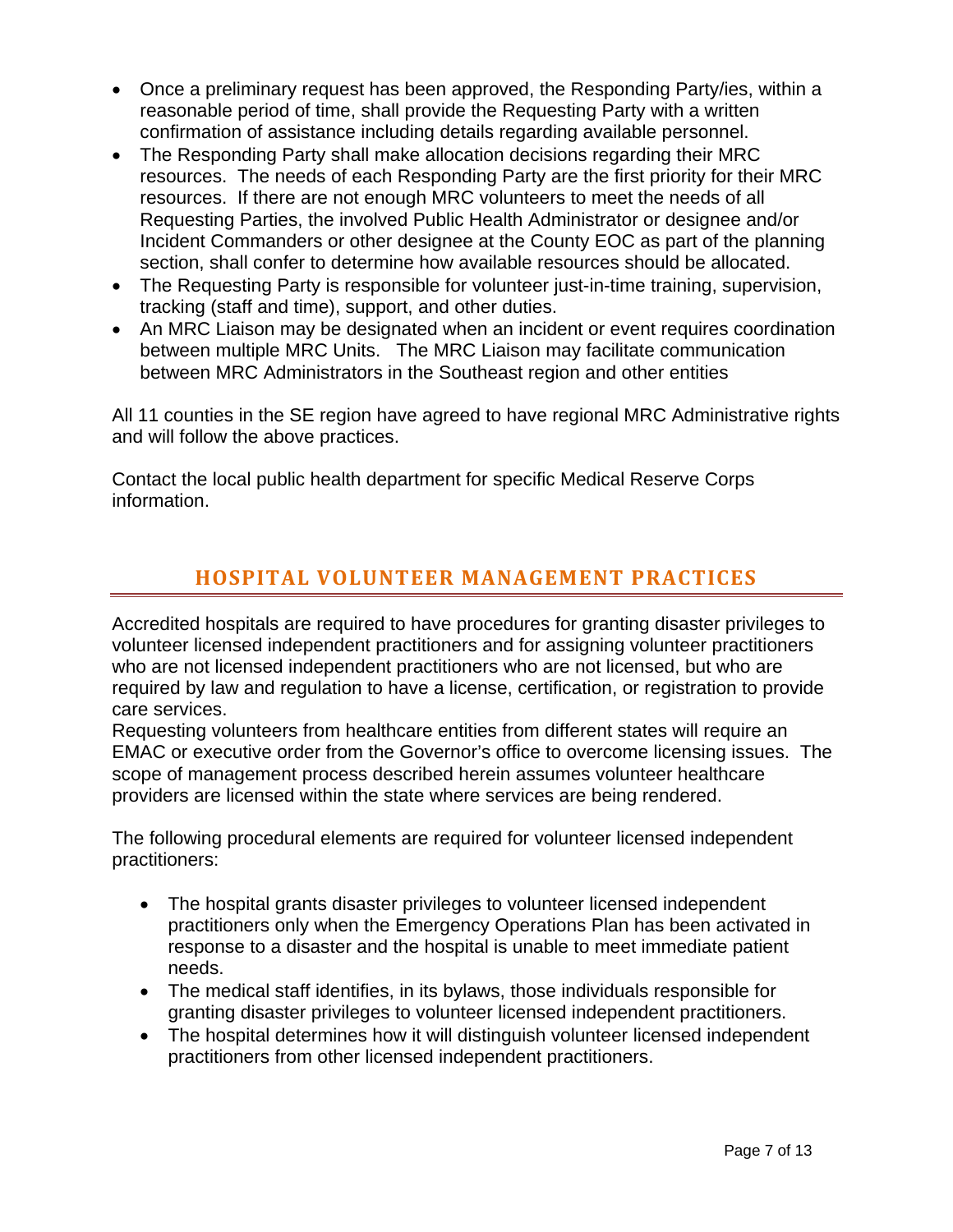- The medical staff describes, in writing, how it will oversee the performance of volunteer licensed independent practitioners who are granted disaster privileges (for example, by direct observation, mentoring, medical record review).
- Before a volunteer practitioner is considered eligible to function as a volunteer licensed independent practitioner, the hospital obtains his or her valid government-issued photo identification (for example, a driver's license or passport) and at least one of the following:
	- o A current picture identification card from a health care organization that clearly identifies professional designation
	- o A current license to practice
	- o Primary source verification of licensure
	- $\circ$  Identification indicating that the individual is a member of a Disaster Medical Assistance Team (DMAT), the Medical Reserve Corps (MRC), the Emergency System for Advance Registration of Volunteer Health Professionals (ESAR-VHP), or other recognized state or federal response organization or group
	- o Identification indicating that the individual has been granted authority by a government entity to provide patient care, treatment, or services in disaster circumstances
	- o Confirmation by a licensed independent practitioner currently privileged by the hospital or by a staff member with personal knowledge of the volunteer practitioner's ability to act as a licensed independent practitioner during a disaster
- During a disaster, the medical staff oversees the performance of each volunteer licensed independent practitioner.
- Based on its oversight of each volunteer licensed independent practitioner, the hospital determines within 72 hours of the practitioner's arrival if granted disaster privileges should continue.
- Primary source verification of licensure occurs as soon as the disaster is under control or within 72 hours from the time the volunteer licensed independent practitioner presents him- or herself to the hospital, whichever comes first. If primary source verification of a volunteer licensed independent practitioner's licensure cannot be completed within 72 hours of the practitioner's arrival due to extraordinary circumstances, the hospital documents all of the following:
	- o Reason(s) it could not be performed within 72 hours of the practitioner's arrival
	- o Evidence of the licensed independent practitioner's demonstrated ability to continue to provide adequate care, treatment, and services
	- o Evidence of the hospital's attempt to perform primary source verification as soon as possible
- If, due to extraordinary circumstances, primary source verification of licensure of the volunteer licensed independent practitioner cannot be completed within 72 hours of the practitioner's arrival, it is performed as soon as possible. Note: Primary source verification of licensure is not required if the volunteer licensed independent practitioner has not provided care, treatment, or services under the disaster privileges.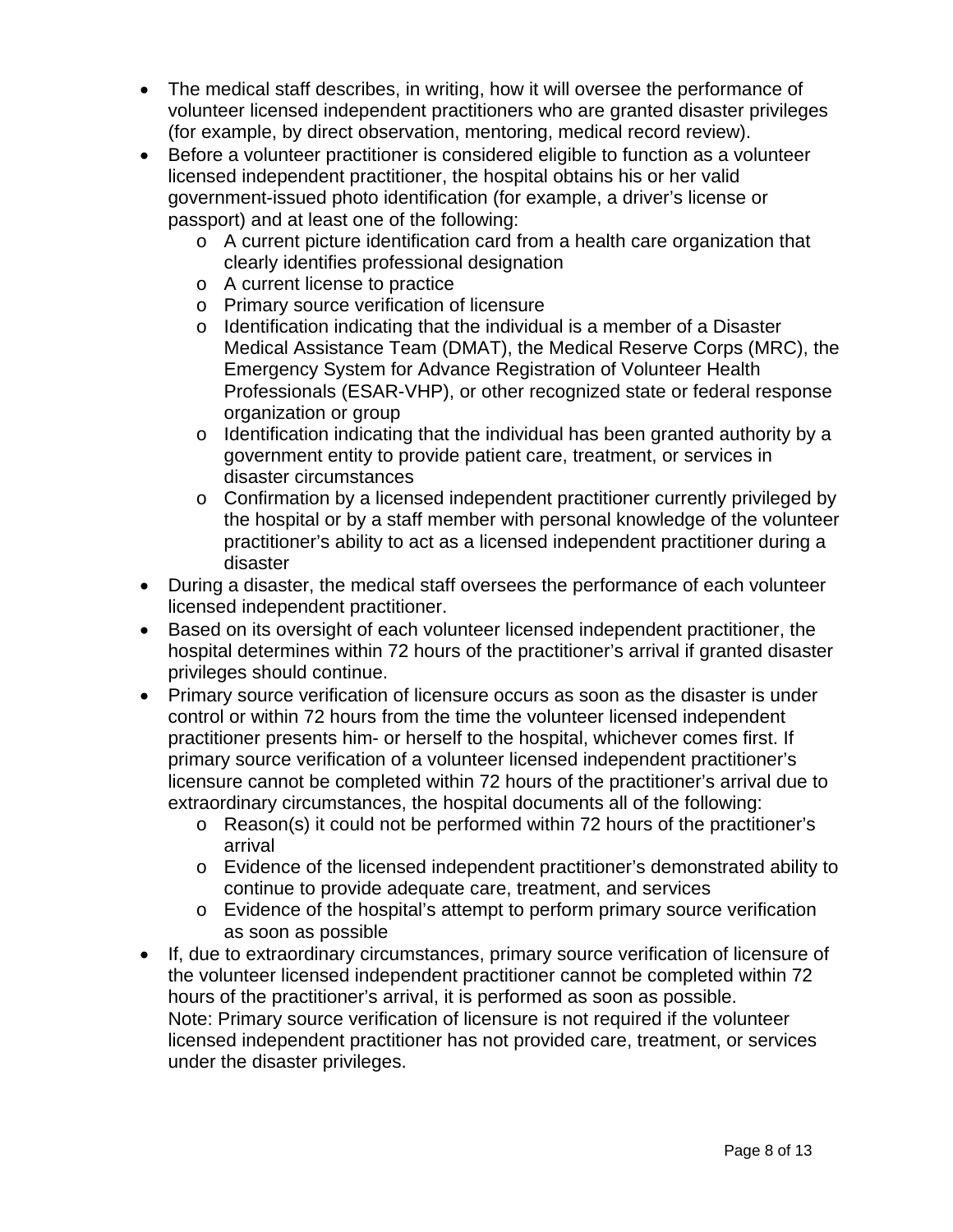The following procedural elements are required for volunteer practitioners who are not licensed:

- The hospital assigns disaster responsibilities to volunteer practitioners who are not licensed independent practitioners only when the Emergency Operations Plan has been activated in response to a disaster and the hospital is unable to meet immediate patient needs.
- The hospital identifies, in writing, those individuals responsible for assigning disaster responsibilities to volunteer practitioners who are not licensed independent practitioners.
- The hospital determines how it will distinguish volunteer practitioners who are not licensed independent practitioners from its staff.
- The hospital describes, in writing, how it will oversee the performance of volunteer practitioners who are not licensed independent practitioners who have been assigned disaster responsibilities. Examples of methods for overseeing their performance include direct observation, mentoring, and medical record review.
- Before a volunteer practitioner who is not a licensed independent practitioner is considered eligible to function as a practitioner, the hospital obtains his or her valid government-issued photo identification (for example, a driver's license or passport) and one of the following:
	- $\circ$  A current picture identification card from a health care organization that clearly identifies professional designation
	- o A current license, certification, or registration
	- o Primary source verification of licensure, certification, or registration (if required by law and regulation in order to practice)
	- o Identification indicating that the individual is a member of a Disaster Medical Assistance Team (DMAT), the Medical Reserve Corps (MRC), the Emergency System for Advance Registration of Volunteer Health Professionals (ESAR-VHP), or other recognized state or federal response organization or group
	- $\circ$  Identification indicating that the individual has been granted authority by a government entity to provide patient care, treatment, or services in disaster circumstances
	- o Confirmation by hospital staff with personal knowledge of the volunteer practitioner's ability to act as a qualified practitioner during a disaster
- During a disaster, the hospital oversees the performance of each volunteer practitioner who is not a licensed independent practitioner.
- Based on its oversight of each volunteer practitioner who is not a licensed independent practitioner, the hospital determines within 72 hours after the practitioner's arrival whether assigned disaster responsibilities should continue.
- Primary source verification of licensure, certification, or registration (if required by law and regulation in order to practice) of volunteer practitioners who are not licensed independent practitioners occurs as soon as the disaster is under control or within 72 hours from the time the volunteer practitioner presents himor herself to the hospital, whichever comes first. If primary source verification of licensure, certification, or registration (if required by law and regulation in order to practice) for a volunteer practitioner who is not a licensed independent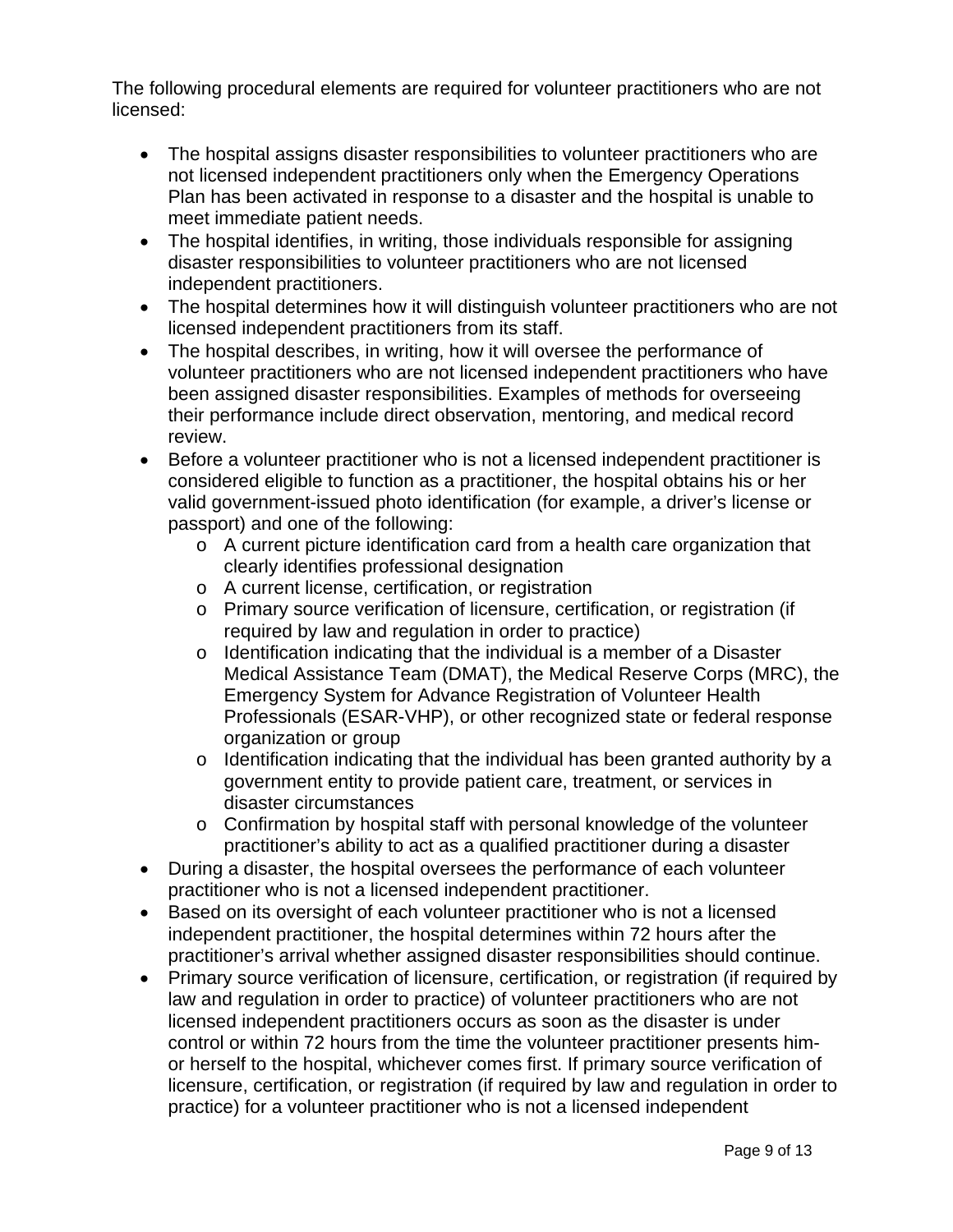practitioner cannot be completed within 72 hours due to extraordinary circumstances, the hospital documents all of the following:

- o Reason(s) it could not be performed within 72 hours of the practitioner's arrival
- o Evidence of the volunteer practitioner's demonstrated ability to continue to provide adequate care, treatment, or services
- o Evidence of the hospital's attempt to perform primary source verification as soon as possible
- If, due to extraordinary circumstances, primary source verification of licensure of the volunteer practitioner cannot be completed within 72 hours of the practitioner's arrival, it is performed as soon as possible. Note: Primary source verification of licensure, certification, or registration is not required if the volunteer practitioner has not provided care, treatment, or services under his or her assigned disaster responsibilities.

Communities/hospitals planning to use MRC personnel to support hospital disaster operations should address hospital accreditation procedural requirements in MRC management processes.

# **HEALTH & MEDICAL VOLUNTEER SUPPORT ORGANIZATIONS**

#### **American Red Cross (**http://www.redcross.org/**)**

The organization could potentially assist with Mass Dispensing activities, Pandemic Influenza response, etc. The availability of staff to assist Public Health and medical staff will depend on each situation.

The Red Cross has very specific functions, which include providing emergency housing, food, clothing, and performing disaster assessment. It is also the major responsible party for Disaster Welfare Inquiries (DWIs), helping families determine the status of and locate disaster victims.

The Red Cross also establishes:

- Service Center sites with volunteer community outreach teams to help with family services, and
- Disaster Mental Health Services using volunteer professionals.

The SE Region is served by several Red Cross Chapters.

| <b>Chapter Name</b>  | <b>Counties Served</b>    | <b>Web site</b>                   |
|----------------------|---------------------------|-----------------------------------|
| <b>ARC Serving</b>   |                           |                                   |
| Winona, Wabasha      |                           |                                   |
| and Goodhue          | Winona, Wabasha and       |                                   |
| <b>Counties</b>      | Goodhue                   | http://www.redcross.org/mn/winona |
| <b>Scenic Bluff</b>  | LaCrosse, Houston,        |                                   |
| Chapter              | Jackson, Monroe & Vernon  | http://www.arcscenicbluffs.org    |
| <b>SE MN Chapter</b> | Dodge, Fillmore, Olmsted, | http://www.redcross-semn.org      |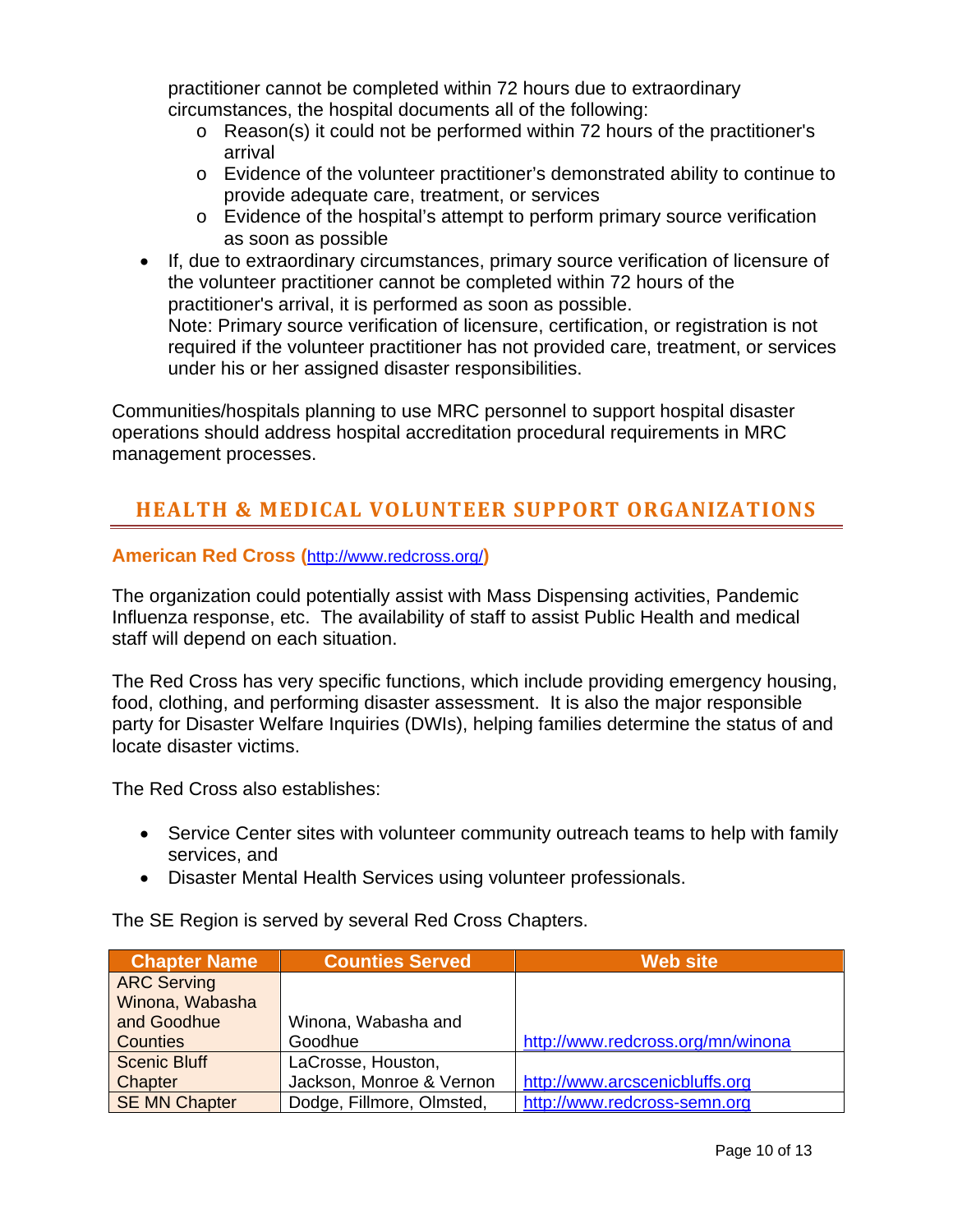| <b>Chapter Name</b>    | <b>Counties Served</b> | <b>Web site</b>                      |
|------------------------|------------------------|--------------------------------------|
|                        | Wabasha, Steele        |                                      |
| <b>Freeborn-Mower</b>  |                        |                                      |
| <b>County Chapter</b>  | Freeborn, Mower        | http://www.redcross.org/mn/austin    |
| <b>Rice-Le Sueur-</b>  |                        |                                      |
| <b>Waseca Counties</b> |                        |                                      |
| Chapter                | Rice, Le Sueur, Waseca | http://www.redcross.org/mn/faribault |

Contact the American Red Cross through a local chapter.

#### **Community Emergency Response Team (CERT) (**https://www.citizencorps.gov/cert/**)**

The Community Emergency Response Team (CERT) Program educates people about disaster preparedness for hazards that may impact their area and trains them in basic disaster response skills, such as fire safety, light search and rescue, team organization, and disaster medical operations.

Using the training learned in the classroom and during exercises, CERT members can assist others in their neighborhood or workplace following an event when professional responders are not immediately available to help. CERT members also are encouraged to support emergency response agencies by taking a more active role in emergency preparedness projects in their community.

CERT is about readiness, people helping people, rescuer safety, and doing the greatest good for the greatest number. CERT is a positive and realistic approach to emergency and disaster situations where citizens will be initially on their own and their actions can make a difference. Through training, citizens can manage utilities and put out small fires; treat the three killers by opening airways, controlling bleeding, and treating for shock; provide basic medical aid; search for and rescue victims safely; and organize themselves and spontaneous volunteers to be effective.

There are several CERT programs in the SE Minnesota region:

- Northfield, Rice Co
- **Owatonna, Steele Co**
- Winona, Winona Co

Contact the county emergency manager for additional information about CERT.

#### **Medical Reserve Corps**

Minnesota Responds Medical Reserve Corps is a partnership that integrates local, regional, and statewide volunteer programs to assist our public health and healthcare systems during a disaster.

It is part of a federal initiative that requires every state to implement Systems for Advanced Registration of Volunteer Health Professionals (ESAR-VHP). The system adopts a program model recommended by the public health service called Medical Reserve Corps. Local volunteer coordinators mobilize health and "non-health"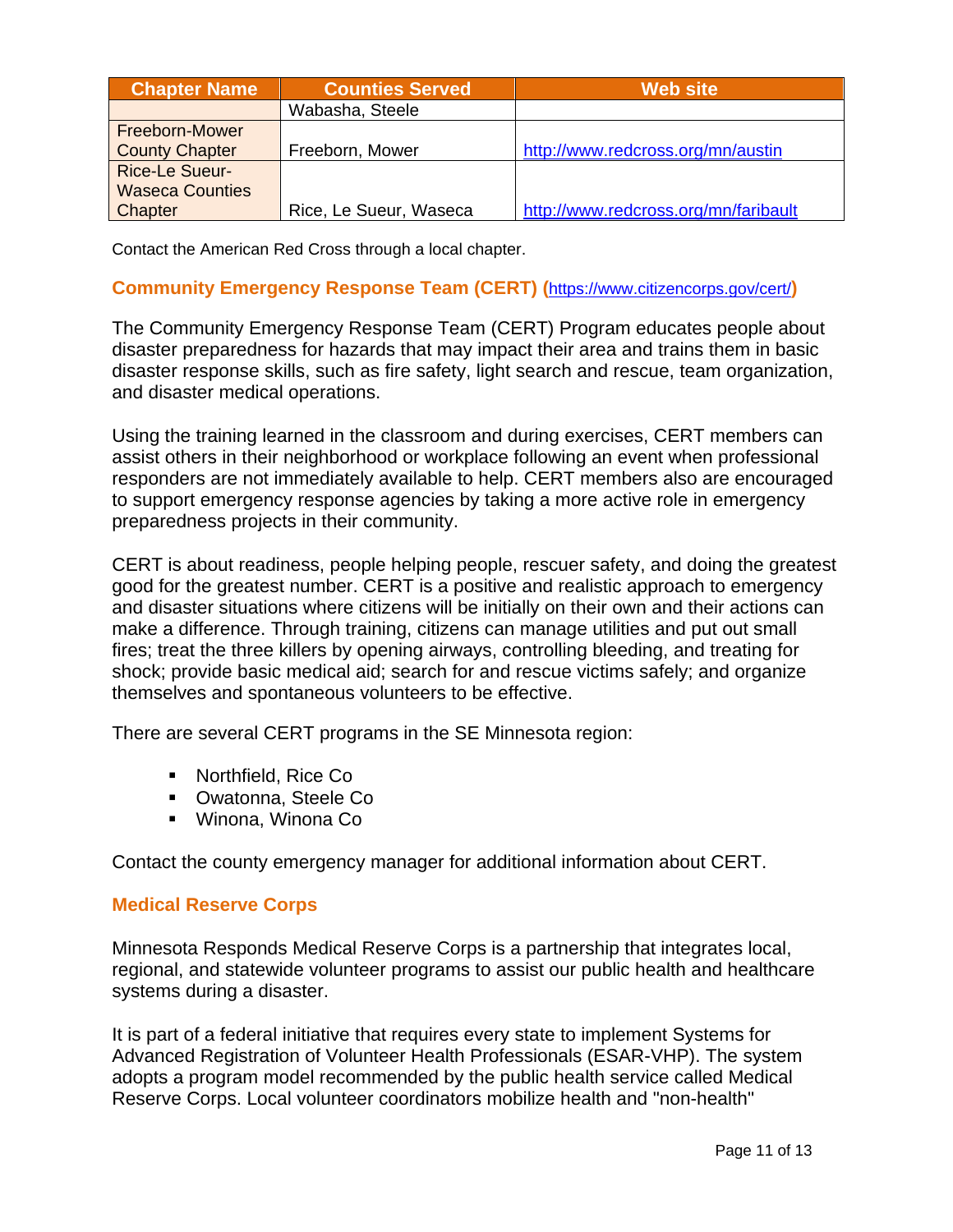volunteers to respond to emergencies within the community, or if the volunteer is interested, within the state.

#### **Minnesota Radiation Emergency Volunteers (MREV)**

Minnesota Radiation Emergency Volunteers (MREV) is a group of statewide volunteer Radiation Response Professionals focusing on supporting population monitoring in the event of a large-scale radiological incident.

Organizationally, MREV is a sub-group of the Medical Reserve Corps. Support for the organization and training is provided through the Minnesota Department of Health. MREV members make an impact by assisting with population monitoring, surveying and communication support during a radiation related emergency.

#### **Minnesota Volunteer Organizations Active in Disaster (**www.mnvoad.org**)**

VOAD is the umbrella organization which helps coordinate volunteers. It is a coalition composed of 33 diverse groups, which include religious charities that specialize in disaster response (Baptist, Episcopal, Catholic, Friends, Lutheran, Mennonite, Jewish, and others), Red Cross, Salvation Army, Volunteers of America, etc.

During a disaster representatives from VOAD will come to the community and help coordinate volunteer activities.

Contact Minnesota VOAD through its website.

**Salvation Army (**http://salvationarmynorth.org/programs-that-help/disaster-relief/**)** 

The organization could potentially assist with a variety of health and medical support functions. The availability of staff will depend on each situation. Service functions include:

- Meal Services
- Spiritual Ministry
- Counseling
- Identification/Registration
- Shelter
- Donated Goods Management
- Cleanup and Reconstruction
- Financial Assistance
- Advocacy.

The Salvation Army works closely with other disaster relief organizations and government agencies to maximize our impact and avoid duplicating services.

**United Way (**http://www.liveunited.org/index.cfm**)**